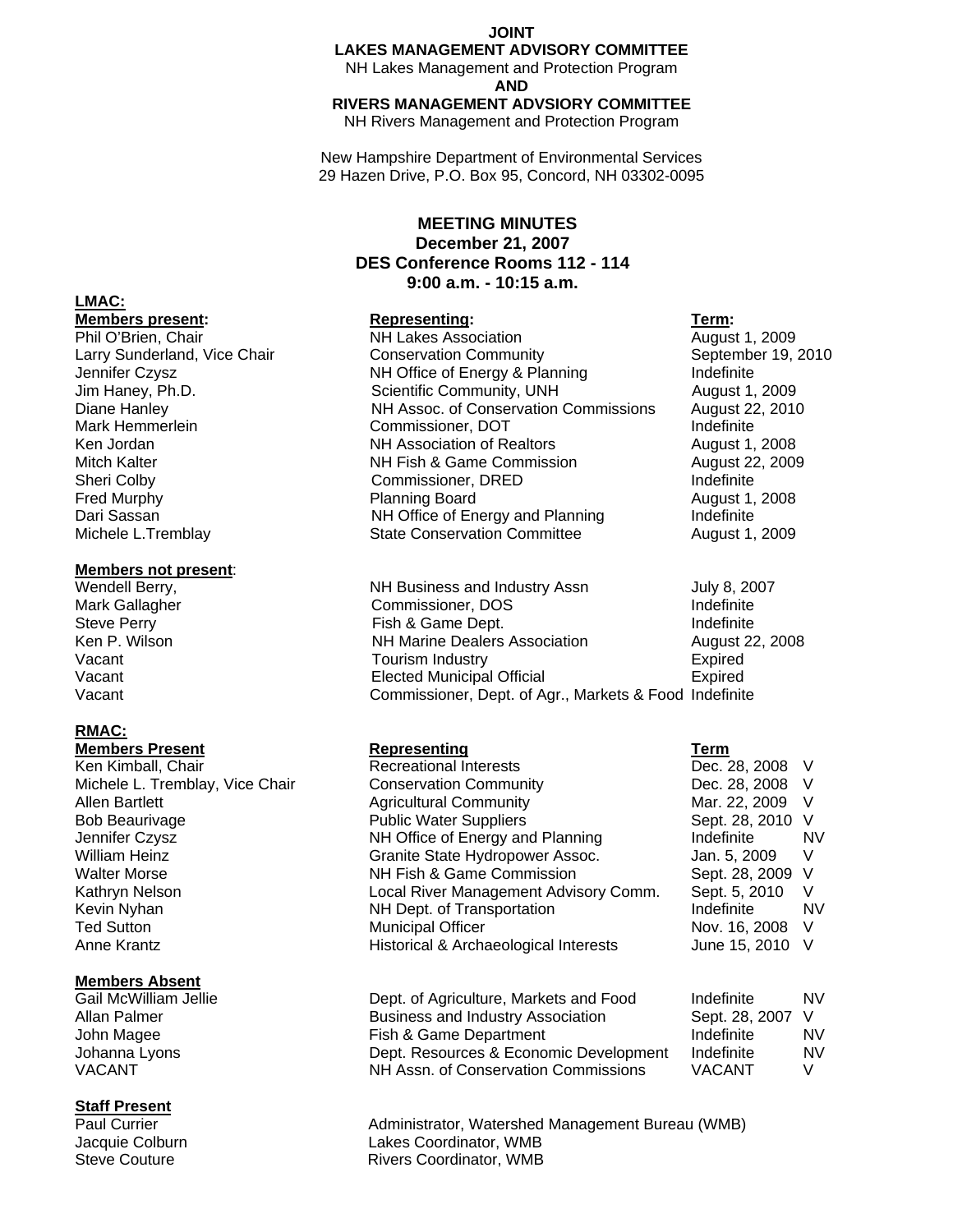|                      | Assistant Planner, Rivers and Lakes Programs                |  |
|----------------------|-------------------------------------------------------------|--|
| Jennifer Rowden      | Assistant Planner, Rivers and Lakes Programs                |  |
| Sonya Carlson        | Limnology, WMB                                              |  |
| Paul Susca           | Planning & Programming, Drinking Water & Groundwater Bureau |  |
| Carolyn Guerdet      | Admin. Asst., Water Division                                |  |
| <b>Guests</b>        |                                                             |  |
| Derek Durbin         | <b>NH Lakes Association</b>                                 |  |
| Josh Kline           | New Hampshire Rivers Council                                |  |
| Ken Stern            | Society for the Protection of NH Forests                    |  |
| <b>Larry Spencer</b> | Pemigewasset River Local Advisory Committee                 |  |

## **The Meeting Was Called to Order**

• **Phil O'Brien, called the meeting to order at 9:08 a.m.** 

#### **I. Joint LMAC and RMAC Meeting**

#### **1) Welcome and Introductions**

Members introduced themselves and indicated which organizations they represent on each Committee(s).

#### **2) Sustainability Initiative Paper and Appendix – Steve Couture, NHDES**

Laura Weit Assistant Planner, Rivers and Lakes Programs

Steve provided an overview of the Sustainability Initiative: 1) How did we get here and why we developed this document and 2) Where do we go from here as well as next steps in this process.

Based upon a recommendation from the NH LAKES, the Governor convened a Lakes Forum in February of 2006 with state agencies, the Lakes Management Advisory Committee (LMAC) and NH LAKES to discuss topics relevant to jurisdictional activities that pertain to the state's lakes and ponds. One of the recommendations that came out of that meeting was the LMAC should be charged with developing a strategic plan for the state's lakes. In December of 2006 the LMAC decided that this would be their number one priority and renamed this effort the "Sustainability Initiative." Jacquie and Laura met with Commissioner Burack on January 2007, who gave his support for this effort and recommended that the LMAC work together with the Rivers Management Advisory Committee (RMAC) to address the surface waters of the state. Six subcommittee meetings were held with LMAC and RMAC members from January through November of 2007 to discuss the content and process of developing the Sustainability Initiative. From January through May of 2007, presentations were given to the LMAC on several related topics. In March of 2007, the RMAC voted to move forward with the Sustainability Initiative. In May of 2007, the LMAC voted to move forward with the Sustainability Initiative.

It has been determined that the programs and policies in place to address water quality degradation and the associated affects of land use change are inadequate. The Sustainability Initiative Paper assesses what has been done to date and indicates that we must take action now, since water quality is still degrading. The Sustainability Initiative Paper acknowledges that while we cannot do everything, we must do something now. The Sustainability Initiative Paper also acknowledges that this is an on-going effort with a January – September 2008 timeframe.

There are several other efforts currently underway: the DES Strategic Plan, the Source Water Protection Strategy, the State Land Use and Water Protection Programs, and the State Water Plan. It is essential that these efforts are coordinated to eliminate duplication of efforts. The next steps that are proposed are: 1) meet with the Commissioner to present the Sustainability Initiative, 2) meet with DES staff to identify opportunities for cooperation and collaboration as well as funding opportunities, 3) provide a copy of the Sustainability Initiative to NH LAKES and the NH Rivers Council and post to the LMAC and RMAC websites, 4) present the Sustainability Initiative Paper to Kate Peters, Special Assistant for Policy for the Governor, and 5) follow up with developing recommendations and indicators as outlined in the Sustainability Initiative Paper.

Ken K. reviewed the goal of the meeting and encouraged discussion as to whether this paper addresses the targets and how to move forward to make it happen.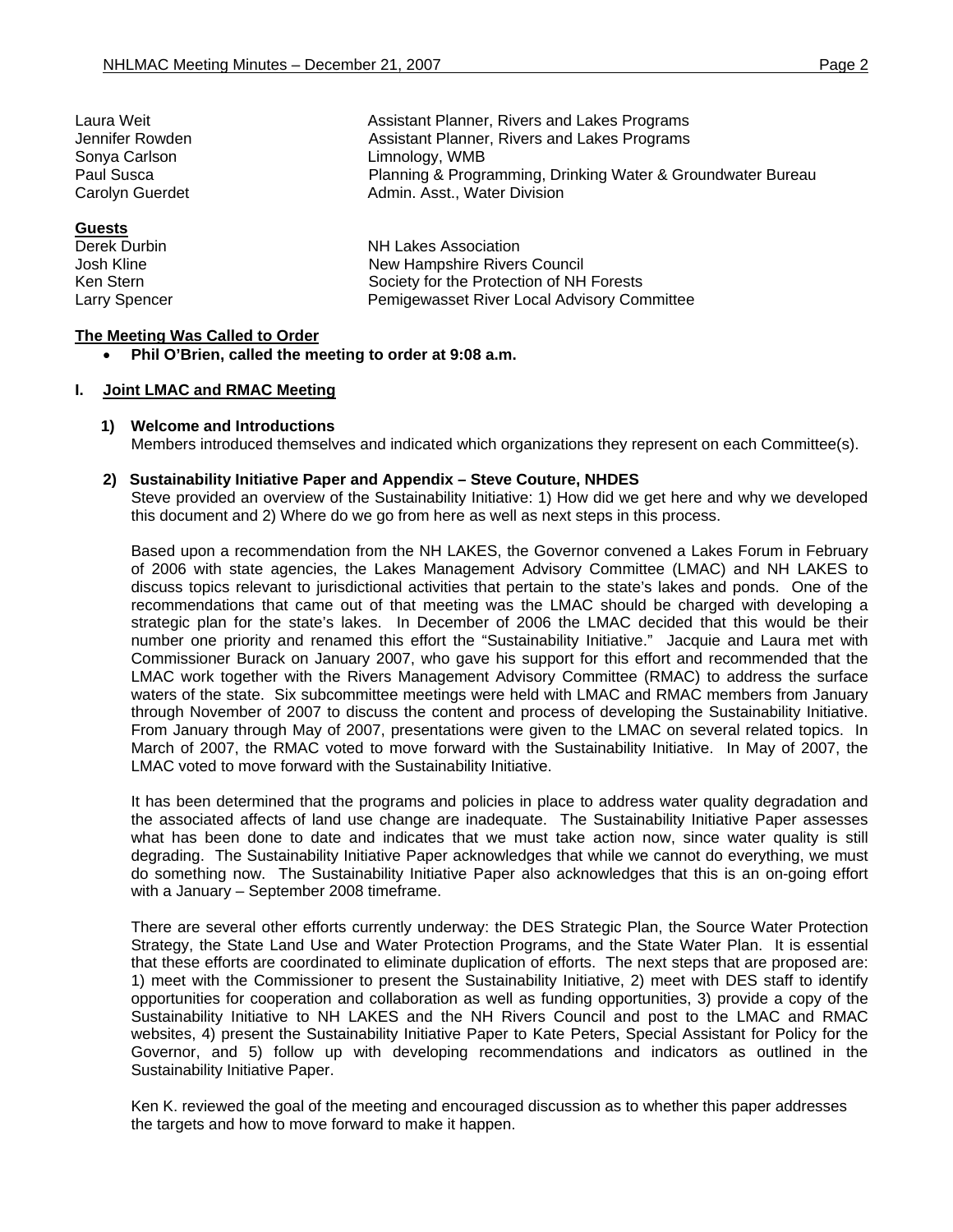Phil O. pointed out that many groups will be involved in moving this forward and this will be a growing effort. Sustainability depends in part on where we start, and then it becomes a complex effort.

Michele T. noted the appendix summary but asked about writing an implementation plan. She and Jennifer C. asked the question - What is next?

Fred M. recommended that the Sustainability Initiative Paper go to the Commissioner's office, and the LMAC and RMAC will take their elements and make a 25 year game plan.

Steve C. mentioned the next steps as laid out in the PowerPoint presentation. The idea is to develop indicators, both programmatic and environmental that look at the eight issues as identified in the Sustainability Initiative. This step is to ensure that success or lack of success is measured.

Ken K. pointed out that the appendix is an attempt to note a number of the efforts in the past and that Tables 1 and 2 (specific to the RMPP and LMPP) are summaries of how past strategies have worked, or not worked. It is understood that the issues identified in the Sustainability Initiative involve multiple agencies, beyond DES. This is a roadmap on how to set up the strategy.

Michele T. and Phil O. noted the need for financial and human resources as well as a commitment of significance to achieve the outcome desired.

Kath N. asked what would be happening today. She noted that an Initiative is different than a Plan.

Steve C. said that if this document is approved today it would go to the Commissioner for his consideration and support.

Phil O. reminded the group that the Commissioner gave his blessing when Jacquie and Laura met with him in January 2007. He suggested that "authorizes" be changed to "authorized," in the last paragraph on the first page, since Tom has already given his support.

Steve reported that DES will be developing a new strategic plan in the spring of 2008, which would tie in well with the Sustainability Initiative. Lakes Management and Protection Program (LMPP) and Rivers Management and Protection Program (RMPP) staff feel the next step is to meet with the Commissioner to see if he is still in favor of moving forward to tie the DES Strategic Plan in with the Sustainability Initiative. If approval is given, and sufficient resources are determined, a meeting would then be set up with the Governor's Office. He clarified that this document will not be edited significantly beyond what is being presented.

It should also be noted that the Sustainability Initiative is an initiative driven by both the LMAC and the RMAC, DES staff just support them in these efforts. Therefore, it is prudent and reasonable to have the LMAC and RMAC Chairs and associated LMPP and RMPP staff meet with the Commissioner when presenting the Sustainability Initiative to him. It was agreed that the Chairs will present the Sustainability Initiative to the Commissioner, and DES staff will set up the meeting.

Paul Susca spoke about the Source Water Protection Strategy and how some of the issues can be addressed and coordinated through the efforts that they are undertaking. Paul then gave a presentation about the Land and Water Program which is to prevent the contamination of the public water supply sources and work with municipalities on ground water protection. There was a press release the day before that announced, as New Hampshire is one of the fastest growing states, the NH Department of Environmental Services is one of three organizations to receive federal assistance to address the challenges posed by growth to protect water sources.

Steve and Paul noted that issues one and two identified in the Sustainability Initiative overlap very substantially with the Land and Water Program. Both issues have a September 2008 deadline.

¾ *Michele L. Tremblay made a recommendation to change "authorizes" to "authorized" in the*  last paragraph on the first page of the Sustainability Initiative document, and to support *moving forward with the sustainability initiative as presented. The LMAC and RMAC members unanimously supported the recommendation.*